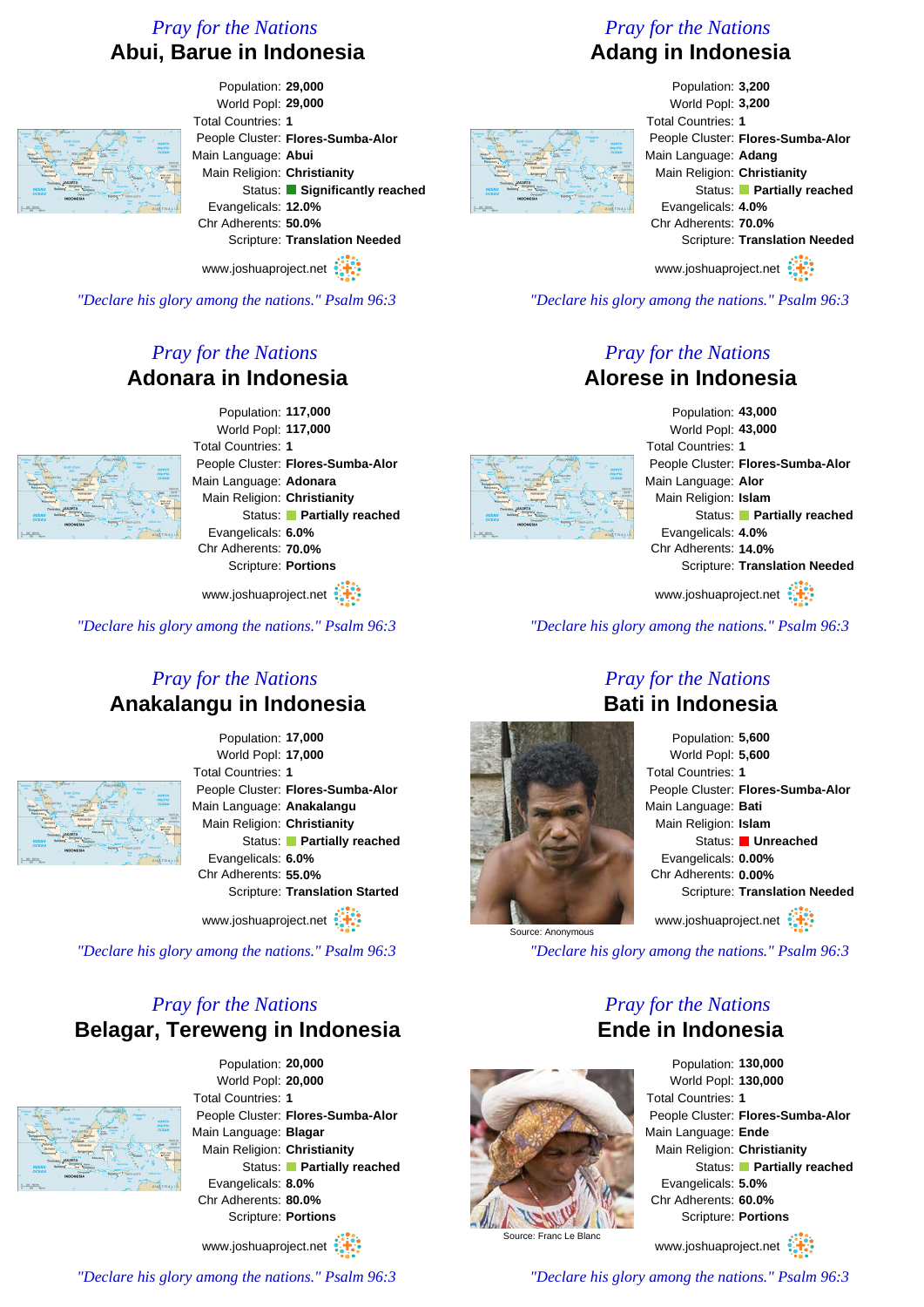# *Pray for the Nations* **Hamap in Indonesia**



Population: **1,700** World Popl: **1,700** Total Countries: **1** People Cluster: **Flores-Sumba-Alor** Main Language: **Hamap** Main Religion: **Christianity** Status: **Partially reached** Evangelicals: **4.0%** Chr Adherents: **80.0%** Scripture: **Translation Needed**

www.joshuaproject.net

*"Declare his glory among the nations." Psalm 96:3*

# *Pray for the Nations* **Kabola, Pintumbang in Indonesia**



Population: **5,600** World Popl: **5,600** Total Countries: **1** People Cluster: **Flores-Sumba-Alor** Main Language: **Kabola** Main Religion: **Christianity** Status: **Partially reached** Evangelicals: **5.0%** Chr Adherents: **60.0%** Scripture: **Translation Started**

www.joshuaproject.net

*"Declare his glory among the nations." Psalm 96:3*

#### *Pray for the Nations* **Kedang in Indonesia**



Population: **36,000** World Popl: **36,000** Total Countries: **1** People Cluster: **Flores-Sumba-Alor** Main Language: **Kedang** Main Religion: **Christianity** Status: **Partially reached** Evangelicals: **4.0%** Chr Adherents: **48.0%** Scripture: **Translation Needed**

www.joshuaproject.net

*"Declare his glory among the nations." Psalm 96:3*

#### *Pray for the Nations* **Keo in Indonesia**



Population: **57,000** World Popl: **57,000** Total Countries: **1** People Cluster: **Flores-Sumba-Alor** Main Language: **Ke'o** Main Religion: **Islam** Status: **Minimally Reached** Evangelicals: **2.00%** Chr Adherents: **10.00%** Scripture: **Translation Needed**

www.joshuaproject.net

*"Declare his glory among the nations." Psalm 96:3*

# *Pray for the Nations* **Ile Ape in Indonesia**

Population: **18,000** World Popl: **18,000** Total Countries: **1** People Cluster: **Flores-Sumba-Alor** Main Language: **Ile Ape** Main Religion: **Islam** Status: **Unreached** Evangelicals: **0.00%** Chr Adherents: **5.00%** Scripture: **Portions** www.joshuaproject.net

*"Declare his glory among the nations." Psalm 96:3*

#### *Pray for the Nations* **Kafoa in Indonesia**



Population: **1,900** World Popl: **1,900** Total Countries: **1** People Cluster: **Flores-Sumba-Alor** Main Language: **Kafoa** Main Religion: **Christianity** Status: **Partially reached** Evangelicals: **3.0%** Chr Adherents: **45.0%** Scripture: **Translation Needed**

www.joshuaproject.net

*"Declare his glory among the nations." Psalm 96:3*

# *Pray for the Nations* **Kelong, Panggar in Indonesia**



Population: **6,000** World Popl: **6,000** Total Countries: **1** People Cluster: **Flores-Sumba-Alor** Main Language: **Klon** Main Religion: **Christianity** Status: **Partially reached** Evangelicals: **4.0%** Chr Adherents: **55.0%** Scripture: **Portions** www.joshuaproject.net

*"Declare his glory among the nations." Psalm 96:3*

### *Pray for the Nations* **Kepo' in Indonesia**



Population: **7,000** World Popl: **7,000** Total Countries: **1** People Cluster: **Flores-Sumba-Alor** Main Language: **Kepo'** Main Religion: **Islam** Status: **Minimally Reached** Evangelicals: **2.00%** Chr Adherents: **10.00%** Scripture: **Translation Needed** www.joshuaproject.net

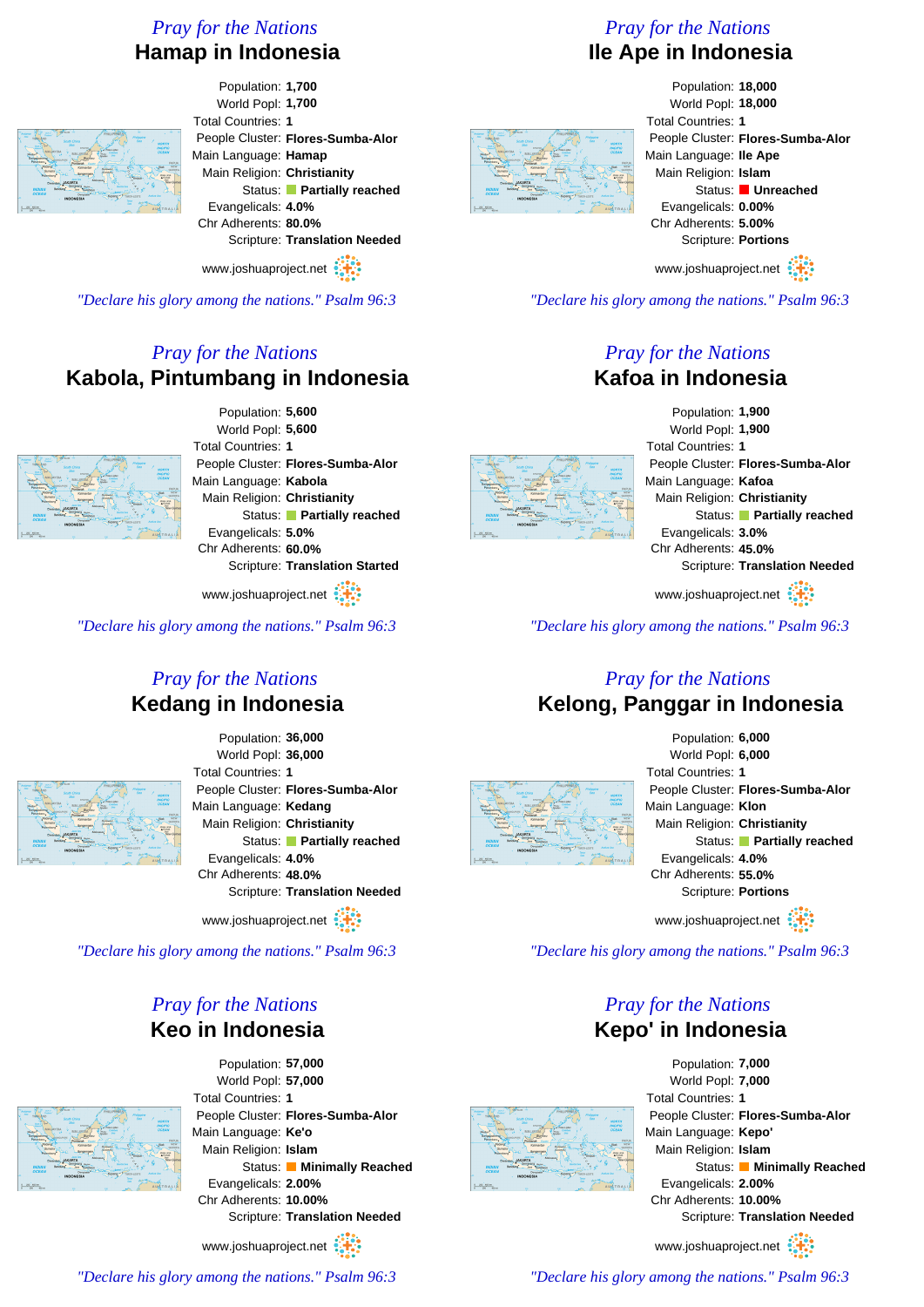# *Pray for the Nations* **Kodi in Indonesia**

### *Pray for the Nations* **Kolana-Wersin, Alorese in Indonesia**



Population: **26,000** World Popl: **26,000** Total Countries: **1** People Cluster: **Flores-Sumba-Alor** Main Language: **Kodi** Main Religion: **Ethnic Religions** Status: **Partially reached** Evangelicals: **3.8%** Chr Adherents: **9.0%** Scripture: **Translation Started**

www.joshuaproject.net

*"Declare his glory among the nations." Psalm 96:3*

# *Pray for the Nations* **Komodo in Indonesia**



Population: **1,900** World Popl: **1,900** Total Countries: **1** People Cluster: **Flores-Sumba-Alor** Main Language: **Komodo** Main Religion: **Islam** Status: **Unreached** Evangelicals: **0.00%** Chr Adherents: **0.00%** Scripture: **Translation Needed**

www.joshuaproject.net

*"Declare his glory among the nations." Psalm 96:3*

#### *Pray for the Nations* **Lamaholot, Solorese in Indonesia**



Population: **211,000** World Popl: **259,000** Total Countries: **2** People Cluster: **Flores-Sumba-Alor** Main Language: **Lamaholot** Main Religion: **Christianity** Status: **Partially reached** Evangelicals: **10.0%** Chr Adherents: **75.0%** Scripture: **Translation Started**

www.joshuaproject.net

*"Declare his glory among the nations." Psalm 96:3*

# *Pray for the Nations* **Lamalera in Indonesia**



Population: **4,800** World Popl: **4,800** Total Countries: **1** People Cluster: **Flores-Sumba-Alor** Main Language: **Lamalera** Main Religion: **Ethnic Religions** Status: **Unreached** Evangelicals: **0.00%** Chr Adherents: **5.00%** Scripture: **Translation Needed**

Source: Faiz Zaki - Shutterstock www.joshuaproject.net *"Declare his glory among the nations." Psalm 96:3*



Population: **5,100** World Popl: **5,100** Total Countries: **1** People Cluster: **Flores-Sumba-Alor** Main Language: **Wersing** Main Religion: **Christianity** Status: **Partially reached** Evangelicals: **7.0%** Chr Adherents: **60.0%** Scripture: **Portions**

www.joshuaproject.net

*"Declare his glory among the nations." Psalm 96:3*

## *Pray for the Nations* **Kui, Kui-Kramang in Indonesia**



Population: **2,800** World Popl: **2,800** Total Countries: **1** People Cluster: **Flores-Sumba-Alor** Main Language: **Kui** Main Religion: **Christianity** Status: **Partially reached** Evangelicals: **3.0%** Chr Adherents: **55.0%** Scripture: **Translation Needed**

www.joshuaproject.net

*"Declare his glory among the nations." Psalm 96:3*

#### *Pray for the Nations* **Lamaholot in Malaysia**



| Population: 48,000                |
|-----------------------------------|
| World Popl: 259,000               |
| <b>Total Countries: 2</b>         |
| People Cluster: Flores-Sumba-Alor |
| Main Language: Lamaholot          |
| Main Religion: Christianity       |
| Status: Partially reached         |
| Evangelicals: 8.0%                |
| Chr Adherents: 65.0%              |
| Scripture: Translation Started    |
| www.joshuaproject.net             |

*"Declare his glory among the nations." Psalm 96:3*

#### *Pray for the Nations* **Lamatuka in Indonesia**



Population: **4,800** World Popl: **4,800** Total Countries: **1** People Cluster: **Flores-Sumba-Alor** Main Language: **Lamatuka** Main Religion: **Christianity** Status: **Superficially reached** Evangelicals: **0.4%** Chr Adherents: **60.0%** Scripture: **Portions** www.joshuaproject.net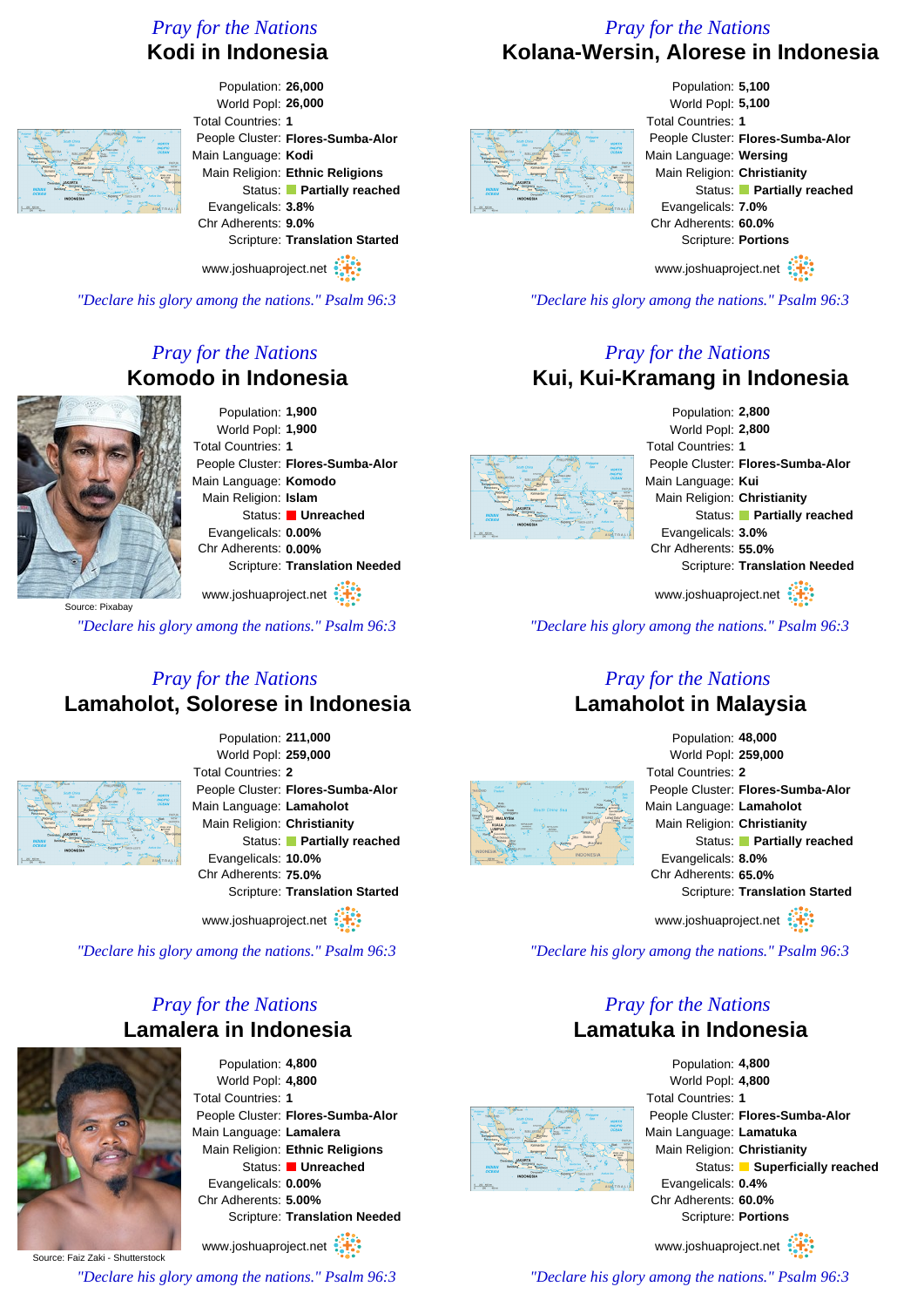# *Pray for the Nations* **Lamboya in Indonesia**



Population: **35,000** World Popl: **35,000** Total Countries: **1** People Cluster: **Flores-Sumba-Alor** Main Language: **Lamboya** Main Religion: **Christianity** Status: **Partially reached** Evangelicals: **3.0%** Chr Adherents: **45.0%** Scripture: **Translation Started**

www.joshuaproject.net

*"Declare his glory among the nations." Psalm 96:3*

# *Pray for the Nations* **Laura in Indonesia**



Population: **14,000** World Popl: **14,000** Total Countries: **1** People Cluster: **Flores-Sumba-Alor** Main Language: **Laura** Main Religion: **Ethnic Religions** Status: **Minimally Reached** Evangelicals: **1.00%** Chr Adherents: **10.00%** Scripture: **Translation Needed**

www.joshuaproject.net :

*"Declare his glory among the nations." Psalm 96:3*

#### *Pray for the Nations* **Levuka in Indonesia**



Population: **4,800** World Popl: **4,800** Total Countries: **1** People Cluster: **Flores-Sumba-Alor** Main Language: **Levuka** Main Religion: **Christianity** Status: **Superficially reached** Evangelicals: **0.8%** Chr Adherents: **60.0%** Scripture: **Translation Needed**

www.joshuaproject.net

*"Declare his glory among the nations." Psalm 96:3*

### *Pray for the Nations* **Lewotobi in Indonesia**



Population: **6,400** World Popl: **6,400** Total Countries: **1** People Cluster: **Flores-Sumba-Alor** Main Language: **Lewotobi** Main Religion: **Ethnic Religions** Status: **Unreached** Evangelicals: **2.00%** Chr Adherents: **5.00%** Scripture: **Translation Needed**

www.joshuaproject.net :

*"Declare his glory among the nations." Psalm 96:3*

# *Pray for the Nations* **Lamma in Indonesia**

#### Population: **17,000** World Popl: **17,000** Total Countries: **1** People Cluster: **Flores-Sumba-Alor** Main Language: **Pantar, Western** Main Religion: **Ethnic Religions** Status: **Partially reached** Evangelicals: **3.4%** Chr Adherents: **8.0%** Scripture: **Translation Needed** www.joshuaproject.net

*"Declare his glory among the nations." Psalm 96:3*

#### *Pray for the Nations* **Lembata, West in Indonesia**



Population: **9,600** World Popl: **9,600** Total Countries: **1** People Cluster: **Flores-Sumba-Alor** Main Language: **Lembata, West** Main Religion: **Ethnic Religions** Status: **Unreached** Evangelicals: **0.00%** Chr Adherents: **5.00%** Scripture: **Translation Needed**

www.joshuaproject.net

*"Declare his glory among the nations." Psalm 96:3*

#### *Pray for the Nations* **Lewo Eleng in Indonesia**



Population: **4,800** World Popl: **4,800** Total Countries: **1** People Cluster: **Flores-Sumba-Alor** Main Language: **Lewo Eleng** Main Religion: **Christianity** Status: **Superficially reached** Evangelicals: **0.6%** Chr Adherents: **60.0%** Scripture: **Translation Needed** www.joshuaproject.net

*"Declare his glory among the nations." Psalm 96:3*

### *Pray for the Nations* **Li'o, Lionese in Indonesia**



Population: **124,000** World Popl: **124,000** Total Countries: **1** People Cluster: **Flores-Sumba-Alor** Main Language: **Li'o** Main Religion: **Christianity** Status: **Significantly reached** Evangelicals: **12.0%** Chr Adherents: **80.0%** Scripture: **Portions**

www.joshuaproject.net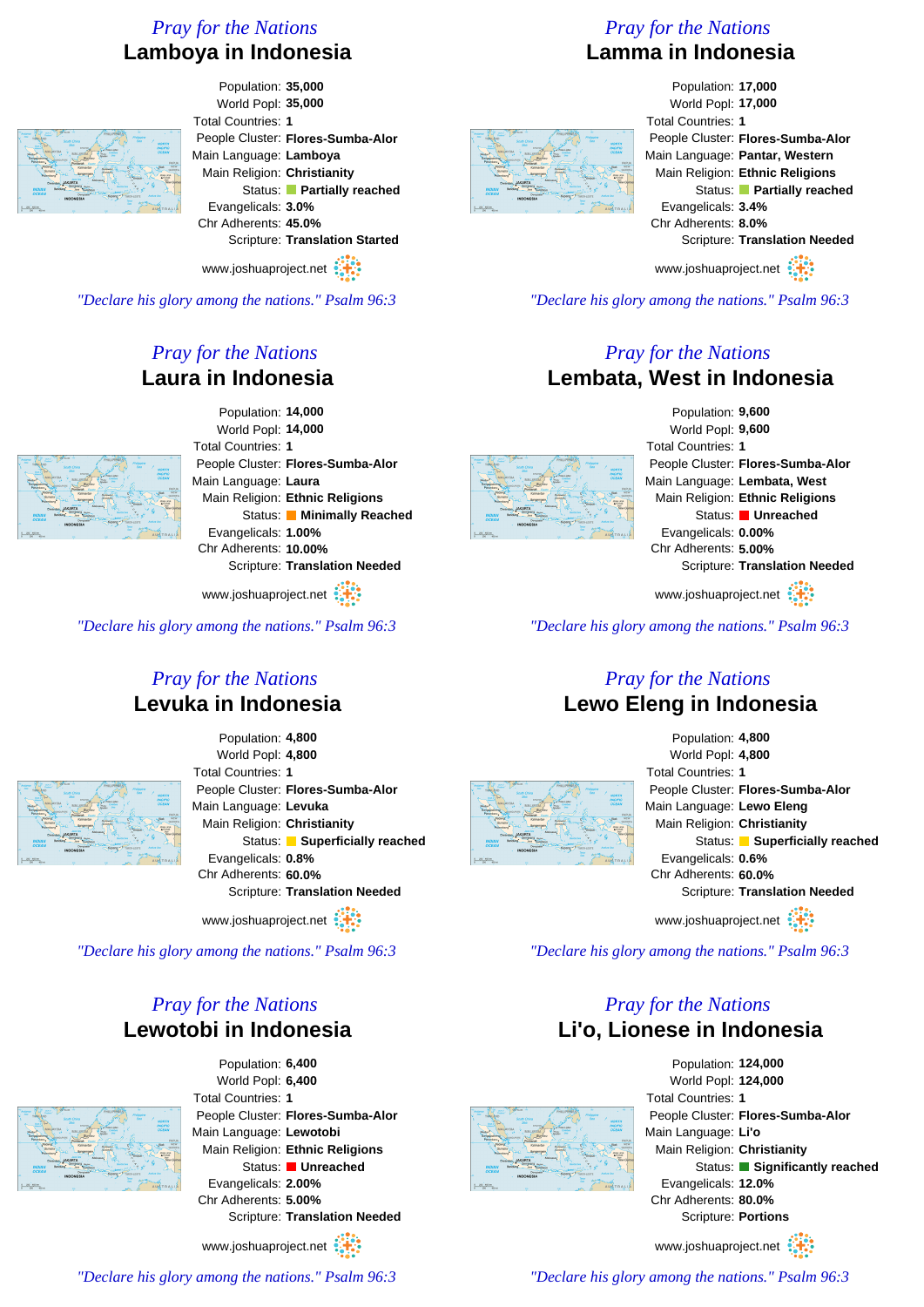# *Pray for the Nations* **Mamboru in Indonesia**



Population: **12,000** World Popl: **12,000** Total Countries: **1** People Cluster: **Flores-Sumba-Alor** Main Language: **Mamboru** Main Religion: **Ethnic Religions** Status: **Minimally Reached** Evangelicals: **1.00%** Chr Adherents: **40.00%** Scripture: **Translation Started**

www.joshuaproject.net

*"Declare his glory among the nations." Psalm 96:3*

# *Pray for the Nations* **Nage in Indonesia**



Population: **75,000** World Popl: **75,000** Total Countries: **1** People Cluster: **Flores-Sumba-Alor** Main Language: **Nage** Main Religion: **Christianity** Status: **Partially reached** Evangelicals: **4.0%** Chr Adherents: **80.0%** Scripture: **Portions**

www.joshuaproject.net

*"Declare his glory among the nations." Psalm 96:3*

#### *Pray for the Nations* **Ngad'a in Indonesia**



Population: **94,000** World Popl: **94,000** Total Countries: **1** People Cluster: **Flores-Sumba-Alor** Main Language: **Ngad'a** Main Religion: **Christianity** Status: **Partially reached** Evangelicals: **6.0%** Chr Adherents: **96.0%** Scripture: **Translation Needed**

www.joshuaproject.net

*"Declare his glory among the nations." Psalm 96:3*

#### *Pray for the Nations* **Palue in Indonesia**



Population: **14,000** World Popl: **14,000** Total Countries: **1** People Cluster: **Flores-Sumba-Alor** Main Language: **Palu'e** Main Religion: **Christianity** Status: **Partially reached** Evangelicals: **3.0%** Chr Adherents: **85.0%** Scripture: **Translation Started**

www.joshuaproject.net

*"Declare his glory among the nations." Psalm 96:3*

# *Pray for the Nations* **Manggarai in Indonesia**



World Popl: **790,000** Total Countries: **1** People Cluster: **Flores-Sumba-Alor** Main Language: **Manggarai** Main Religion: **Christianity** Status: **Superficially reached** Evangelicals: **2.0%** Chr Adherents: **60.0%** Scripture: **New Testament** www.joshuaproject.net

Source: Franc Le Blanc

*"Declare his glory among the nations." Psalm 96:3*

#### *Pray for the Nations* **Nedebang in Indonesia**



Population: **1,900** World Popl: **1,900** Total Countries: **1** People Cluster: **Flores-Sumba-Alor** Main Language: **Nedebang** Main Religion: **Ethnic Religions** Status: **Unreached** Evangelicals: **1.00%** Chr Adherents: **5.00%** Scripture: **Translation Started**

www.joshuaproject.net

*"Declare his glory among the nations." Psalm 96:3*

#### *Pray for the Nations* **Ngada, Eastern in Indonesia**



Population: **8,600** World Popl: **8,600** Total Countries: **1** People Cluster: **Flores-Sumba-Alor** Main Language: **Ngad'a, Eastern** Main Religion: **Christianity** Status: **Partially reached** Evangelicals: **8.0%** Chr Adherents: **90.0%** Scripture: **Translation Needed** www.joshuaproject.net

*"Declare his glory among the nations." Psalm 96:3*

#### *Pray for the Nations* **Rajong in Indonesia**



Population: **7,000** World Popl: **7,000** Total Countries: **1** People Cluster: **Flores-Sumba-Alor** Main Language: **Rajong** Main Religion: **Islam** Status: **Minimally Reached** Evangelicals: **1.00%** Chr Adherents: **8.00%** Scripture: **Translation Needed** www.joshuaproject.net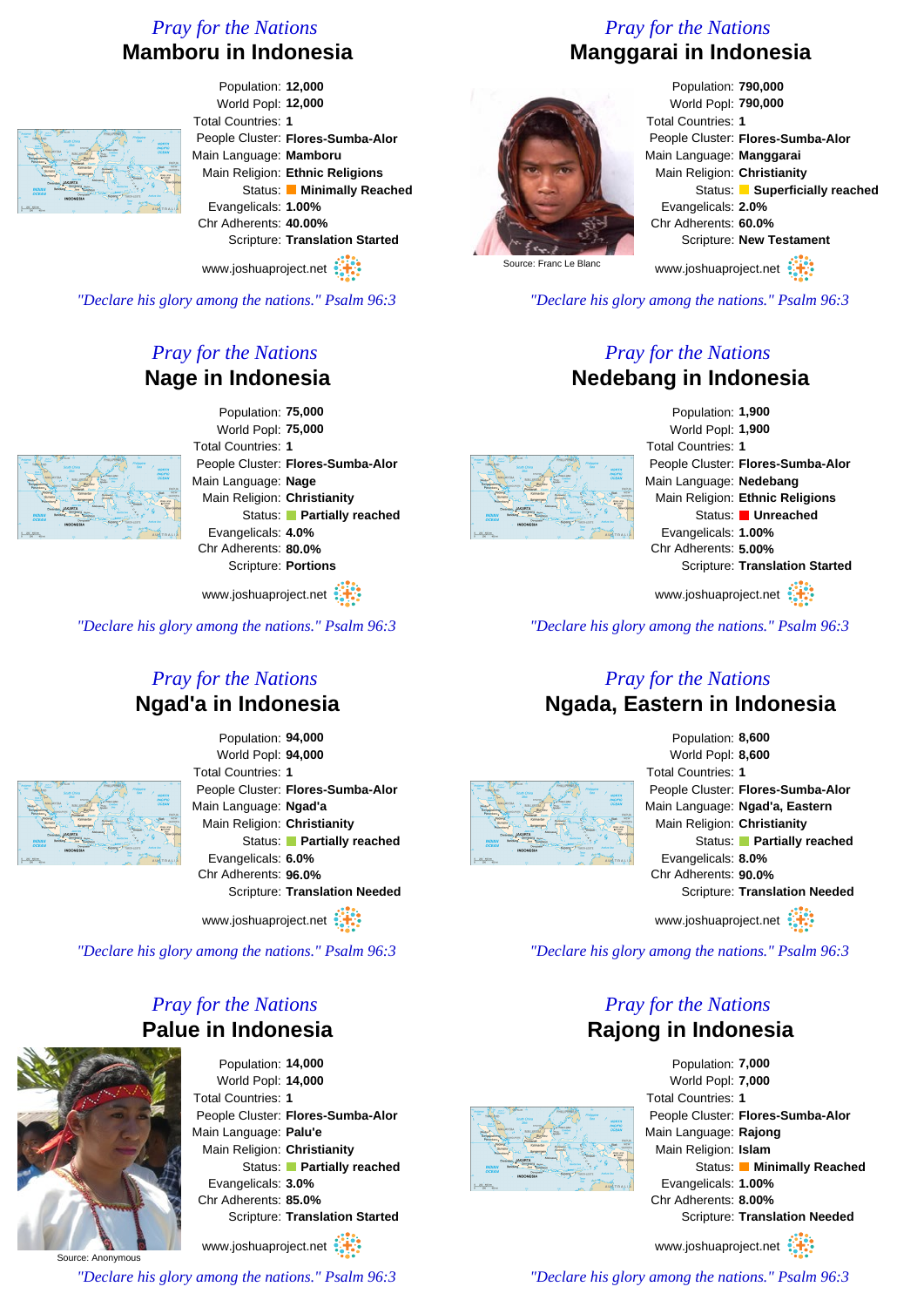# *Pray for the Nations* **Rembong in Indonesia**



Population: **5,900** World Popl: **5,900** Total Countries: **1** People Cluster: **Flores-Sumba-Alor** Main Language: **Rembong** Main Religion: **Christianity** Status: **Partially reached** Evangelicals: **3.0%** Chr Adherents: **80.0%** Scripture: **Translation Needed**

www.joshuaproject.net

*"Declare his glory among the nations." Psalm 96:3*

# *Pray for the Nations* **Riung in Indonesia**



Population: **26,000** World Popl: **26,000** Total Countries: **1** People Cluster: **Flores-Sumba-Alor** Main Language: **Riung** Main Religion: **Islam** Status: **Minimally Reached** Evangelicals: **2.00%** Chr Adherents: **10.00%** Scripture: **Translation Needed**

www.joshuaproject.net :

*"Declare his glory among the nations." Psalm 96:3*

#### *Pray for the Nations* **Sabu, Havunese in Indonesia**



Population: **155,000** World Popl: **155,000** Total Countries: **1** People Cluster: **Flores-Sumba-Alor** Main Language: **Hawu** Main Religion: **Ethnic Religions** Status: **Minimally Reached** Evangelicals: **2.00%** Chr Adherents: **9.00%** Scripture: **New Testament**

www.joshuaproject.net

*"Declare his glory among the nations." Psalm 96:3*

#### *Pray for the Nations* **Sawila in Indonesia**



Population: **4,200** World Popl: **4,200** Total Countries: **1** People Cluster: **Flores-Sumba-Alor** Main Language: **Sawila** Main Religion: **Christianity** Status: **Partially reached** Evangelicals: **4.0%** Chr Adherents: **45.0%** Scripture: **Translation Needed**

www.joshuaproject.net :

*"Declare his glory among the nations." Psalm 96:3*

# *Pray for the Nations*

# **Retta in Indonesia**

Population: **900** World Popl: **900** Total Countries: **1** People Cluster: **Flores-Sumba-Alor** Main Language: **Reta** Main Religion: **Islam** Status: **Unreached** Evangelicals: **0.00%** Chr Adherents: **0.00%** Scripture: **Translation Needed** www.joshuaproject.net

*"Declare his glory among the nations." Psalm 96:3*

## *Pray for the Nations* **Rongga in Indonesia**



Population: **5,100** World Popl: **5,100** Total Countries: **1** People Cluster: **Flores-Sumba-Alor** Main Language: **Rongga** Main Religion: **Islam** Status: **Unreached** Evangelicals: **0.50%** Chr Adherents: **5.00%** Scripture: **Translation Needed**

www.joshuaproject.net

*"Declare his glory among the nations." Psalm 96:3*

#### *Pray for the Nations* **Saluan, Coastal in Indonesia**





*"Declare his glory among the nations." Psalm 96:3*

#### *Pray for the Nations* **Sikkanese in Indonesia**



Population: **258,000** World Popl: **258,000** Total Countries: **1** People Cluster: **Flores-Sumba-Alor** Main Language: **Sika** Main Religion: **Christianity** Status: **Significantly reached** Evangelicals: **17.0%** Chr Adherents: **100.0%** Scripture: **Portions**

www.joshuaproject.net